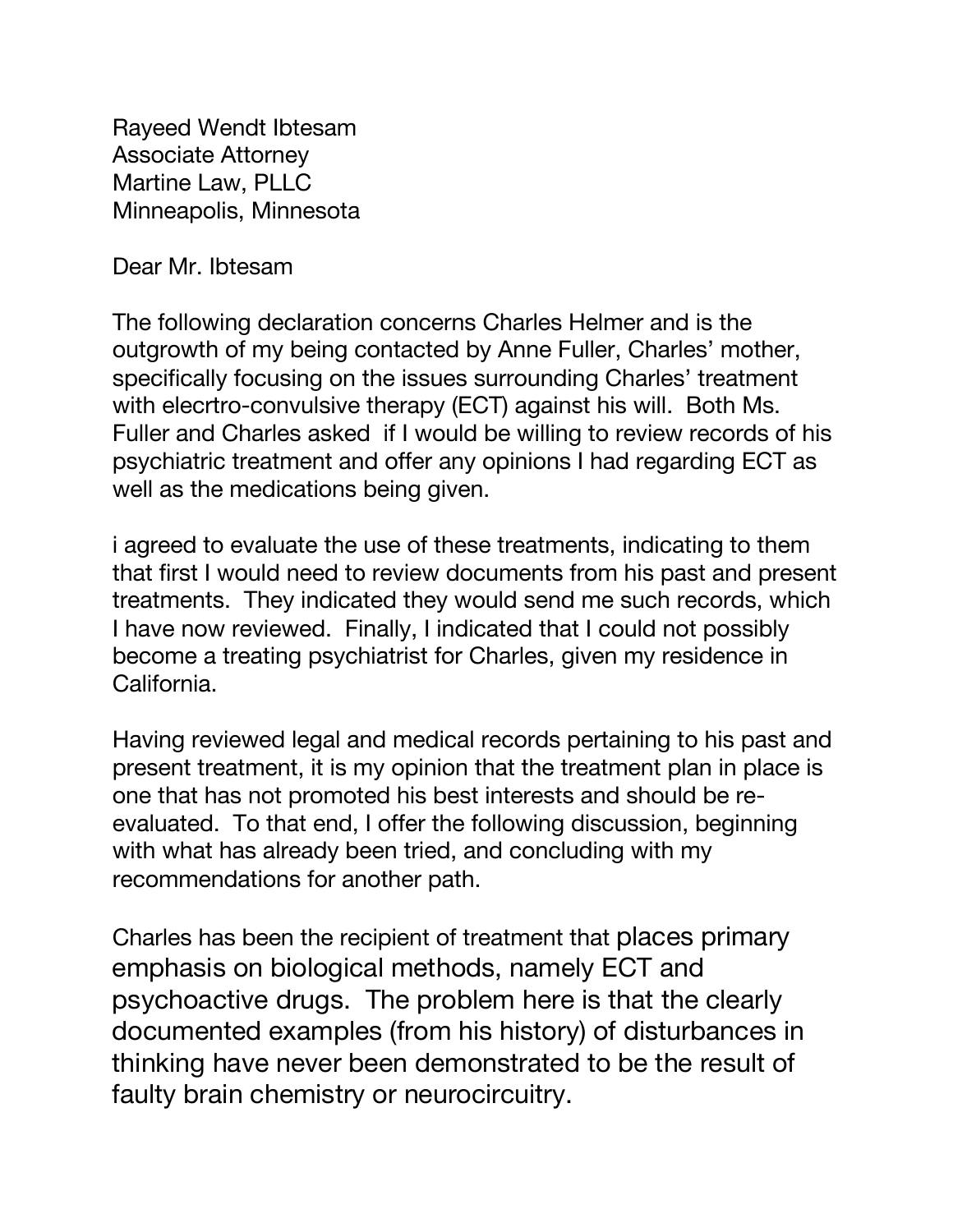2. While there is no uniform agreement within Psychiatry on these questions, it seems to me that physicians have a responsibility to use caution when one approach (the biologic) has been tried and is failing. A more psychosocial approach is in my opinion long overdue, one that will be outlined below. First, however, I need to further explain how the present approach goes beyond simply not working; it is in my opinion doing harm.

3. ECT is a procedure that directs electrical energy to those portions of the brain central to memory and learning, i.e. the amygdala and hippocampus, lying beneath the temporal lobes of the cortex. As such the inevitable results of ECT are interference with retention and learning. The effects are cumulative and there is clear evidence that any short term lessening of depressive symptoms is temporary, amounting of a simple masking of emotion, followed in coming months to a return of the previous depression. The track record of ECT is that all too often, another course of treatment results, then another, etc.

4. ln the case of a man as young as Charles, the risk of his becoming a long-term brain-injured person, secondary to ECT, is in my opinion grave indeed.

5. In addition, the fact that his ECT has been administered against his will is something that in my opinion is hindering whatever other treatment programs might try to accomplish. How can treating physicians, therapists, etc. expect to establish meaningful therapeutic relationships if their efforts, however well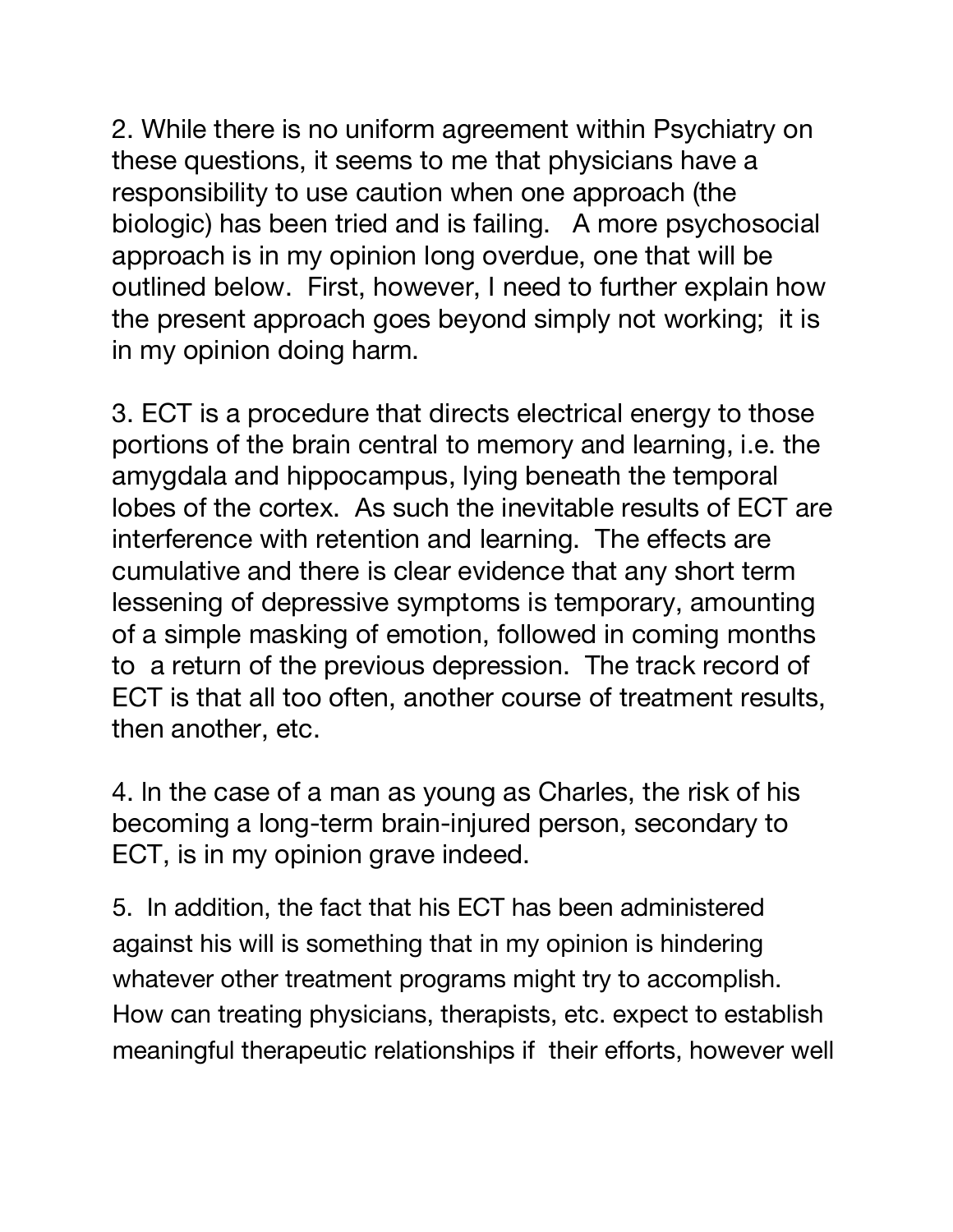intended, are part of a program that relies of force. It is simply not possible.

6. Beyond these concerns regarding ECT, I also recommend that his regimen of psychoactive medications be re-evaluated. Benzodiazepines have the best risk/benefit ratio, i.e. the best chance of minimizing the addictive potential and minimizing the brain disabling effects outlined above. (Breggin, "Brain Disabling Treatments in Psychiatry).

7. Finally, I want to outline what I consider an approach much more likely to benefit Charles. It would begin with a reconsideration by the Court of the question of Charles' Guardanship. I offer no opinion as to whether his mother should be re-appointed, only that an effort be made to find a person open to the above recommendations and agreeable to Charles.

Next, I recommend a psycho-social approach to his treatment, with no ECT whatever, a gradual reduction of his current medications and eventual replacement by a Benzodiazepine in moderate dosage, and voluntary placement in a living situation that does not insist on ECT and heavy medication as a condition for residency.

I realize that these recommendations would involve the Court's reconsideration of more issues than the question of Charles' Guardianship, ie. review of his civil commitment. However, my